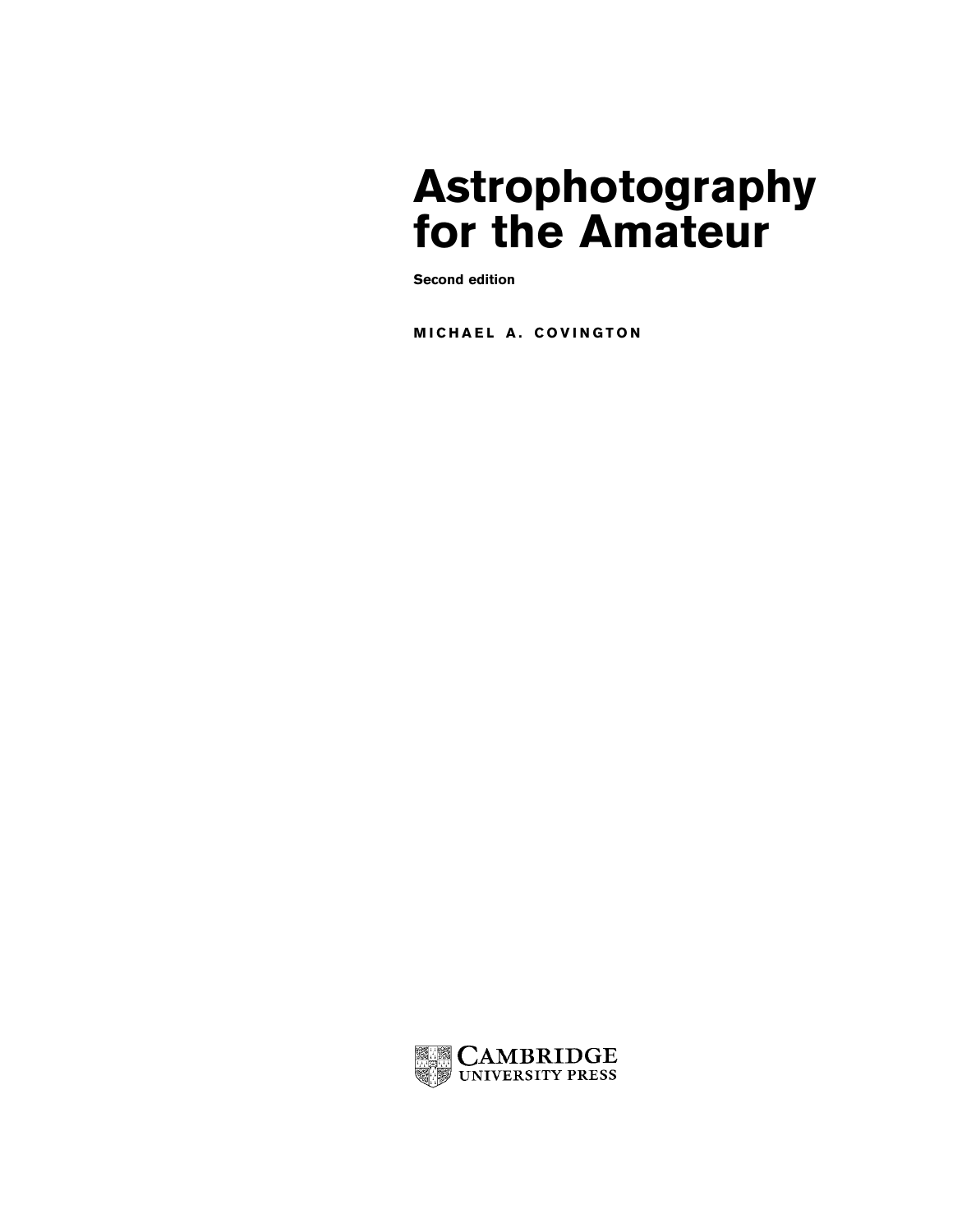PUBLISHED BY THE PRESS SYNDICATE OF THE UNIVERSITY OF CAMBRIDGE The Pitt Building, Trumpington Street, Cambridge CB2 1RP, United Kingdom

CAMBRIDGE UNIVERSITY PRESS

The Edinburgh Buidling, Cambridge CB2 2RU, UK http: //www/cup.cam.ac.uk 40 West 20th Street, New York, NY 10011-4211, USA http: //www.cup.org 10 Stamford Road, Oakleigh, Melbourne 3166, Australia

 $\oslash$  Cambridge University Press 1999

This book is in copyright. Subject to statutory exception and to the provisions of relevant collective licensing agreements, no reproduction of any part may take place without the written permission of Cambridge University Press

First published 1999

Printed in the United Kingdom at the University Press, Cambridge

Typeset in Akzidenz Grotesk 9/12 in Advent 3B2 [KW]

A catalogue record for this book is available from the British Library

Library of Congress Cataloguing in Publication data

Covington, Michael A., 1957-Astrophotography for the amateur / Michael A. Covington. - 2nd ed. p. cm. Includes bibliographical references. ISBN 0 521 64133 0. - ISBN 0 521 62740 0 (pbk.) 1. Astronomical photography - Amateurs' manuals. I. Title. QB121.C68 1999 522'.63±dc21 98-20464 CIP

ISBN 0 521 64133 0 hardback ISBN 0 521 62740 0 paperback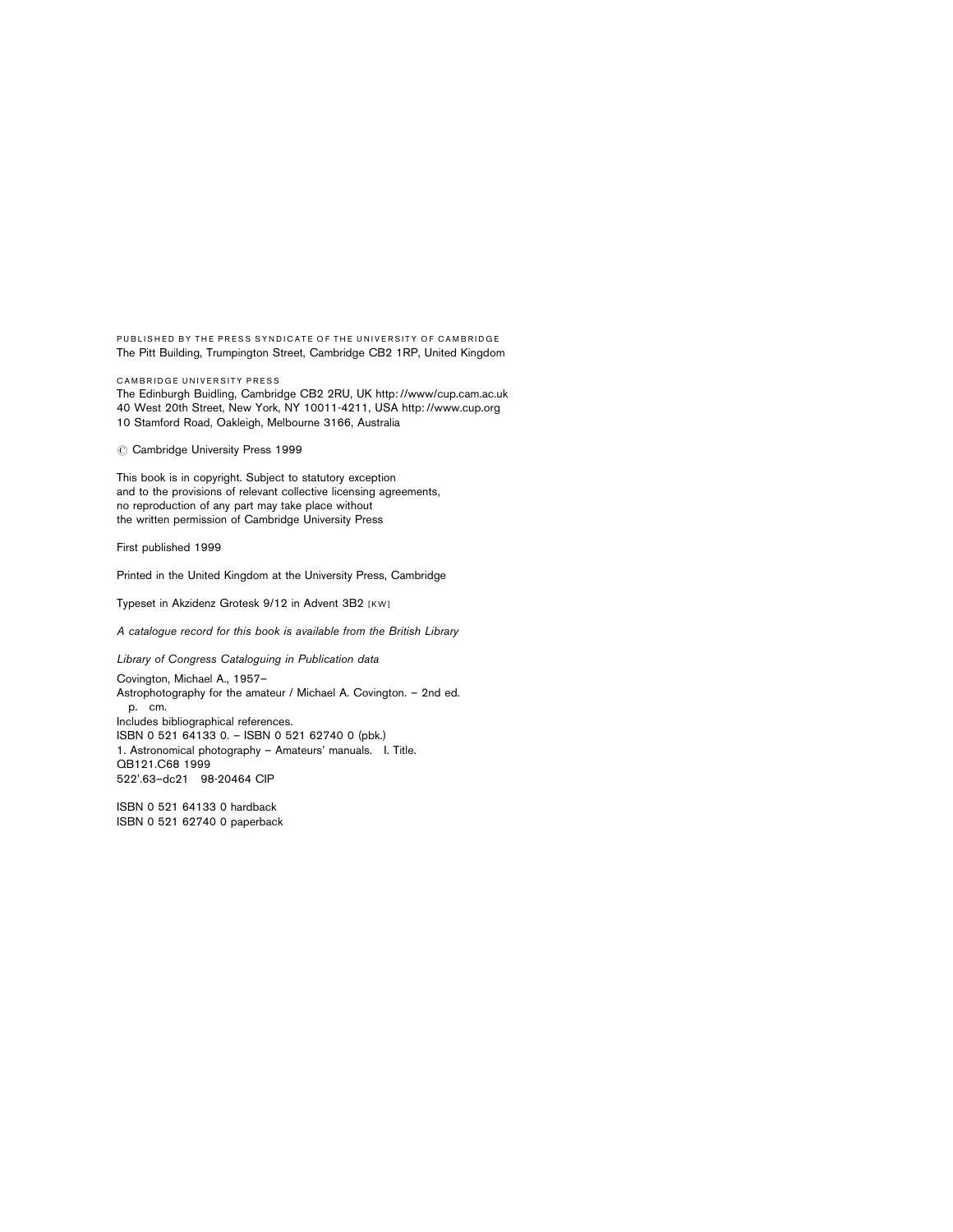## **Contents**

|   | Preface             |                                           | xi   |  |
|---|---------------------|-------------------------------------------|------|--|
|   | Notes to the reader |                                           | xiii |  |
|   |                     | Symbols used in formulae                  | xiv  |  |
|   |                     |                                           |      |  |
| ı |                     | <b>SIMPLE TECHNIQUES</b>                  | 1    |  |
| 1 |                     | Welcome to astrophotography               | 3    |  |
|   | 1.1                 | The challenge of astrophotography         | 3    |  |
|   | 1.2                 | Choosing equipment                        | 3    |  |
|   | 1.3                 | Sharing your work with others             | 5    |  |
|   | 1.4                 | Maintaining balance and enjoyment         | 7    |  |
| 2 |                     | Photographing stars without a telescope   | 8    |  |
|   | 2.1                 | Stars and trails                          | 8    |  |
|   | 2.2                 | BASIC TECHNIQUE 1: Photographing stars    |      |  |
|   |                     | without a telescope                       | 10   |  |
|   | 2.3                 | How long can you expose?                  | 10   |  |
|   | 2.4                 | PRACTICAL NOTE: How to approach           |      |  |
|   |                     | formulae                                  | 12   |  |
|   | 2.5                 | Choice of camera and lens                 | 12   |  |
|   | 2.6                 | Slides versus prints                      | 14   |  |
|   | 2.7                 | PRACTICAL NOTE: Getting good color prints | 14   |  |
|   | 2.8                 | Getting the most out of your film         | 15   |  |
|   | 2.9                 | Keeping records                           | 16   |  |
|   | 2.10                | PRACTICAL NOTE: Film and false economy    | 18   |  |
|   | 2.11                | Interpreting your pictures scientifically | 19   |  |
| 3 |                     | Comets, meteors, aurorae, and space dust  | 21   |  |
|   | 3.1                 | Comets                                    | 21   |  |
|   | 3.2                 | BASIC TECHNIQUE 2: Photographing a bright |      |  |
|   |                     | comet                                     | 25   |  |
|   | 3.3                 | Meteors                                   | 25   |  |
|   | 3.4                 | BASIC TECHNIQUE 3: Photographing a meteor |      |  |
|   |                     | shower                                    | 26   |  |
|   | 3.5                 | Aurorae                                   | 28   |  |
|   | 3.6                 | BASIC TECHNIQUE 4: Photographing the      |      |  |
|   |                     | aurora borealis                           | 28   |  |
|   |                     |                                           |      |  |

|   | 3.7             | Zodiacal light, Gegenschein, and           |    |
|---|-----------------|--------------------------------------------|----|
|   |                 | lunar libration clouds                     | 28 |
|   | 3.8             | All-sky cameras                            | 33 |
| 4 | The moon        |                                            | 35 |
|   | 4.1             | Lenses and image size                      | 35 |
|   | 4.2             | Using a telephoto lens                     | 35 |
|   | 4.3             | BASIC TECHNIQUE 5: Photographing the       |    |
|   |                 | moon through a telephoto lens              | 37 |
|   | 4.4             | Determining exposures                      | 38 |
|   | 4.5             | PRACTICAL NOTE: What is a "stop"?          | 39 |
|   | 4.6             | Afocal coupling to telescopes and          |    |
|   |                 | binoculars                                 | 40 |
|   | 4.7             | BASIC TECHNIQUE 6: Photographing the       |    |
|   |                 | moon (afocal method)                       | 43 |
|   | 4.8             | Films and processing                       | 44 |
| 5 | <b>Eclipses</b> |                                            | 46 |
|   | 5.1             | Lunar eclipses                             | 46 |
|   | 5.2             | Lunar eclipse dates and times              | 47 |
|   | 5.3             | Lunar eclipse photography                  | 48 |
|   | 5.4             | Videotaping a lunar eclipse                | 50 |
|   | 5.5             | BASIC TECHNIQUE 7: Photographing an        |    |
|   |                 | eclipse of the moon                        | 52 |
|   | 5.6             | Solar eclipses - partial and annular       | 52 |
|   | 5.7             | Eclipse safety                             | 54 |
|   | 5.8             | PRACTICAL NOTE: How eclipse eye injuries   |    |
|   |                 | happen                                     | 55 |
|   | 5.9             | BASIC TECHNIQUE 8: Viewing a solar eclipse |    |
|   |                 | by projection                              | 55 |
|   | 5.10            | Safe solar filters                         | 56 |
|   | 5.11            | Photographing partial solar eclipses       | 60 |
|   | 5.12            | BASIC TECHNIQUE 9: Photographing a         |    |
|   |                 | partial solar eclipse                      | 60 |
|   | 5.13            | Solar eclipses - total                     | 60 |
|   | 5.14            | Shadow bands and other phenomena           | 62 |
|   | 5.15            | BASIC TECHNIQUE 10: Photographing a        |    |
|   |                 | total solar eclipse                        | 63 |
|   | 5.16            | Session planning                           | 63 |
|   | 5.17            | Videotaping solar eclipses                 | 63 |
|   | 5.18            | The 1999 total eclipse in Europe           | 65 |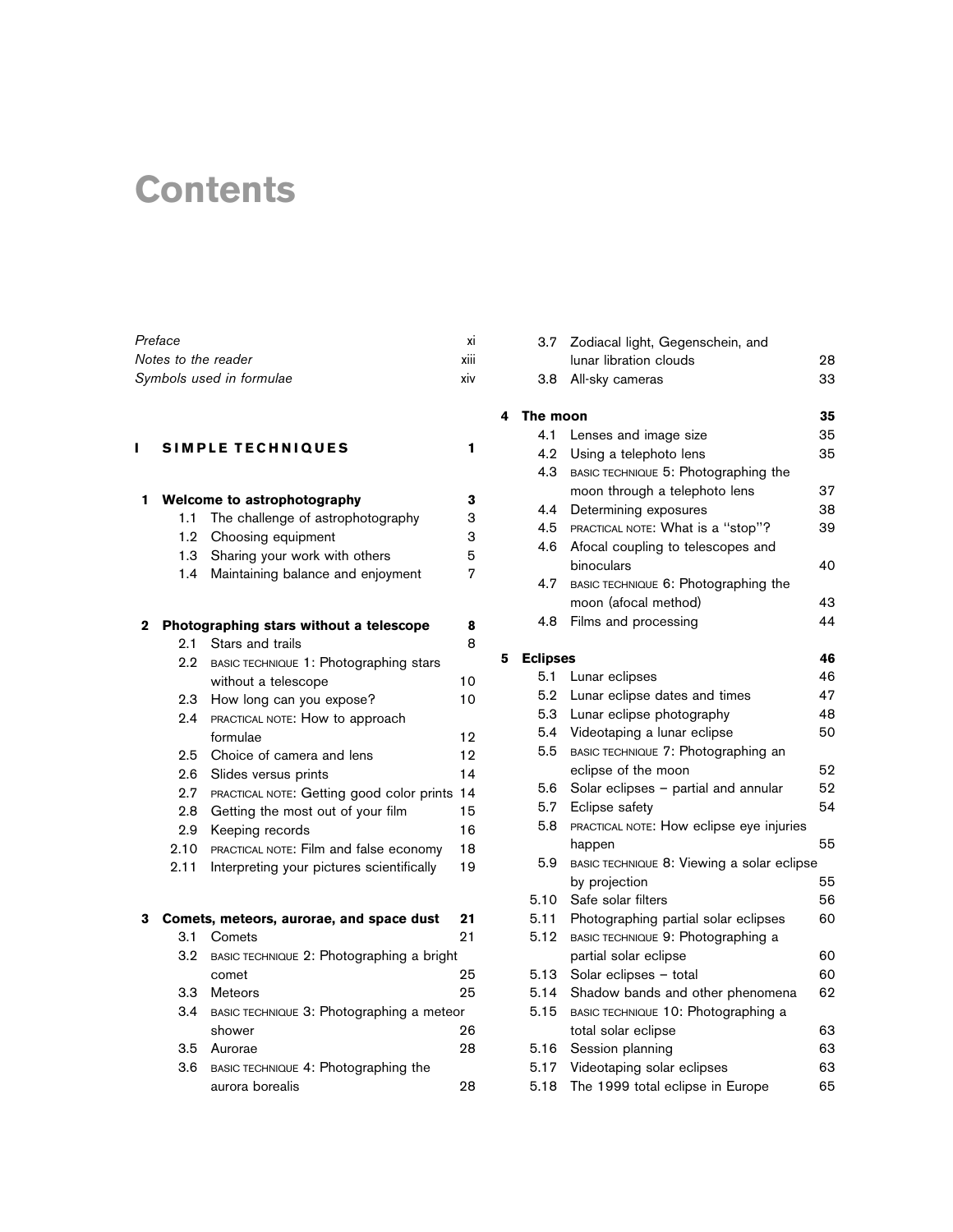#### viii CONTENTS

#### II ADVANCED TECHNIQUES 67

| 6 |      | <b>Coupling cameras to telescopes</b>        | 69  |
|---|------|----------------------------------------------|-----|
|   | 6.1  | Prime-focus astrophotography                 | 69  |
|   | 6.2  | Telescope types and optical                  |     |
|   |      | limitations                                  | 70  |
|   | 6.3  | Image size and field of view                 | 73  |
|   | 6.4  | Afocal coupling                              | 75  |
|   | 6.5  | Positive projection                          | 77  |
|   | 6.6  | PRACTICAL NOTE: Measuring s <sub>2</sub> for |     |
|   |      | eyepiece projection                          | 79  |
|   | 6.7  | Negative projection                          | 80  |
|   | 6.8  | Compression (focal reducers)                 | 82  |
|   | 6.9  | Combinations of projection setups            | 83  |
|   | 6.10 | Diffraction-limited resolution               | 84  |
|   | 6.11 | The subtle art of focusing                   | 85  |
|   | 6.12 | Camera viewfinders                           | 86  |
|   | 6.13 | PRACTICAL NOTE: Does your SLR focus          |     |
|   |      | accurately?                                  | 88  |
|   | 6.14 | Aerial-image and crosshair focusing          | 89  |
|   | 6.15 | Knife-edge focusing                          | 89  |
|   | 6.16 | How accurately must we focus?                | 90  |
|   | 6.17 | Focusing Schmidt-Cassegrains and             |     |
|   |      | Maksutovs                                    | 91  |
| 7 |      | The solar system                             | 93  |
|   | 7.1  | Film or CCD?                                 | 93  |
|   | 7.2  | The challenge of high resolution             | 93  |
|   | 7.3. | Tracking                                     | 94  |
|   | 7.4  | Vibration                                    | 96  |
|   | 7.5  | Unsteady air                                 | 97  |
|   | 7.6  | Dew                                          | 98  |
|   | 7.7  | The sun                                      | 100 |
|   | 7.8  | The moon                                     | 103 |
|   | 7.9  | Planetary photography                        | 106 |
|   | 7.10 | The individual planets                       | 107 |
|   | 7.11 | BASIC TECHNIQUE 11: Photographing a          |     |
|   |      | planet (afocal method)                       | 111 |
|   | 7.12 | BASIC TECHNIQUE 12: Photographing a          |     |
|   |      | planet (by projection)                       | 112 |
|   |      |                                              |     |

| 8 |      | Deep-sky photography                  | 113 |
|---|------|---------------------------------------|-----|
|   | 8.1  | Piggy-backing                         | 114 |
|   | 8.2  | BASIC TECHNIQUE 13: Piggy-back        |     |
|   |      | deep-sky photography                  | 114 |
|   | 8.3  | BASIC TECHNIQUE 14: Polar alignment   |     |
|   |      | procedure                             | 118 |
|   | 8.4  | Barn-door trackers                    | 120 |
|   | 8.5  | Lenses for deep-sky work              | 121 |
|   | 8.6  | Scale enlargement and edge-of-field   |     |
|   |      | fall-off                              | 124 |
|   | 8.7  | Magnitude limits and surface          |     |
|   |      | brightness                            | 126 |
|   | 8.8  | Guiding                               | 130 |
|   | 8.9  | PRACTICAL NOTE: What do you mean by   |     |
|   |      | 12 volts?                             | 132 |
|   | 8.10 | Polar alignment accuracy              | 133 |
|   | 8.11 | Periodic gear error, PEC, and         |     |
|   |      | autoguiding                           | 134 |
|   | 8.12 | Choice of film                        | 135 |
|   | 8.13 | Light pollution and nebula filters    | 137 |
|   | 8.14 | PRACTICAL NOTE: The campaign against  |     |
|   |      | light pollution                       | 139 |
|   | 8.15 | Deep-sky photography through the      |     |
|   |      | telescope                             | 142 |
|   | 8.16 | BASIC TECHNIQUE 15: Deep-sky          |     |
|   |      | photography with an off-axis guider   | 144 |
|   | 8.17 | Keeping warm while observing          | 145 |
|   | 8.18 | Safety and etiquette at the observing |     |
|   |      | site                                  | 145 |
|   | 8.19 | Mosquitoes and other vermin           | 146 |
|   |      |                                       |     |
|   |      |                                       |     |

### 198 III PHOTOGRAPHIC TECHNOLOGY 149

| 53 | 9 |     | Cameras, lenses, and telescopes | 151 |
|----|---|-----|---------------------------------|-----|
| 06 |   | 9.1 | The 35-mm SLR                   | 151 |
| )7 |   |     | 9.2 Choosing an SLR             | 152 |
|    |   |     | 9.3 Olympus SLRs                | 154 |
| 11 |   |     | 9.4 Nikon SLRs                  | 155 |
|    |   |     | 9.5 Other SLR makers            | 156 |
| 12 |   |     | 9.6 Buying used cameras         | 157 |
|    |   |     |                                 |     |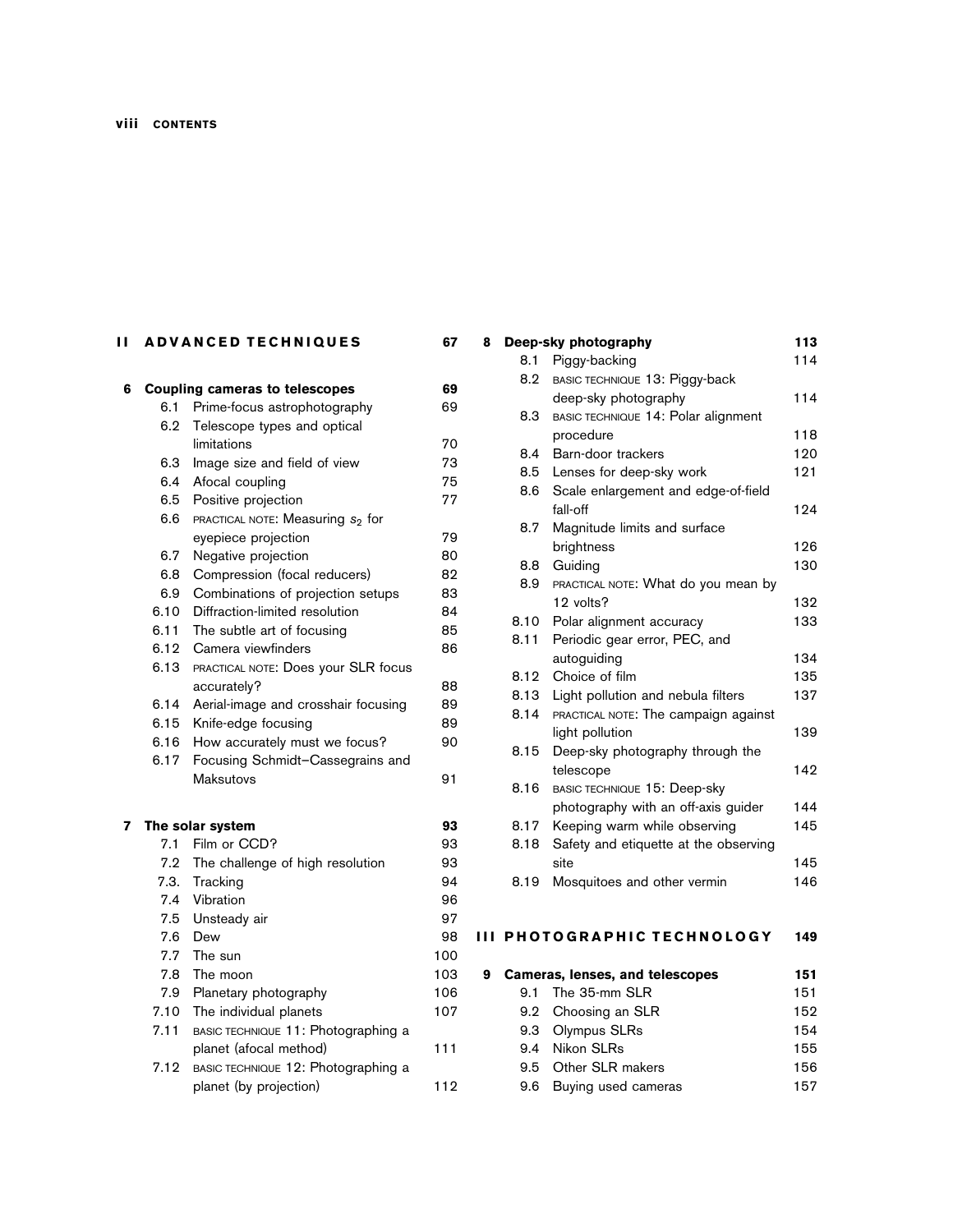| 9.7  | Camera maintenance and repair        | 158 |
|------|--------------------------------------|-----|
| 9.8  | Some miscellaneous SLR hints         | 159 |
| 9.9  | Other types of cameras               | 160 |
| 9.10 | Special astrocameras                 | 161 |
| 9.11 | Lenses                               | 162 |
| 9.12 | Lens quality and performance         | 164 |
| 9.13 | Lens mounts                          | 165 |
| 9.14 | Buying lenses                        | 166 |
| 9.15 | BASIC TECHNIQUE 16: Testing lenses   | 167 |
| 9.16 | Lens repair                          | 169 |
| 9.17 | Choosing a telescope                 | 169 |
| 9.18 | PRACTICAL NOTE: Does a lower f-ratio |     |
|      | give a brighter image?               | 170 |
| 9.19 | Telescope quality and performance    | 171 |
| 9.20 | BASIC TECHNIQUE 17: Star-testing a   |     |
|      | telescope                            | 171 |
| 9.21 | How to clean optics                  | 172 |

#### 10 Film 174

| 10.1              | How film works                                | 174 |
|-------------------|-----------------------------------------------|-----|
| 10.2 <sub>1</sub> | Spectral sensitivity                          | 175 |
| 10.3              | The characteristic curve                      | 177 |
| 10.4              | Film speed                                    | 179 |
| 10.5              | Reciprocity failure: theory                   | 180 |
| 10.6              | Reciprocity failure: measurement              | 181 |
| 10.7              | PRACTICAL NOTE: Does film "give up"           |     |
|                   | after a certain amount of time?               | 184 |
| 10.8              | Hypersensitization                            | 184 |
| 10.9              | Graininess and resolution                     | 186 |
| 10.10             | Some specific films                           | 187 |
| 10.11             | PRACTICAL NOTE: Film: What's in a name? 192   |     |
| 10.12             | <b>PRACTICAL NOTE: Is "professional" film</b> |     |
|                   | better?                                       | 192 |
| 10.13             | <b>Bulk loading</b>                           | 193 |

#### 11 Developing, printing, and photographic enhancement 195 11.1 The darkroom 195

| 11.2 Developing black-and-white film | 196 |
|--------------------------------------|-----|
| 11.3 Black-and-white printing        | 201 |

| 11.4 PRACTICAL NOTE: Color negatives on |     |
|-----------------------------------------|-----|
| black-and-white paper?                  | 203 |
| 11.5 Making high-contrast prints        | 204 |
| 11.6 Unsharp masking                    | 205 |
| 11.7 Processing color film              | 206 |
| 11.8 PRACTICAL NOTE: Help! The film is  |     |
| scratched!                              | 207 |
| 11.9 Slide duplication                  | 207 |
| 11.10 Rephotography                     | 210 |
|                                         |     |

#### IV DIGITAL IMAGING 213

| 12 |       | <b>Computer image enhancement</b>           | 215 |
|----|-------|---------------------------------------------|-----|
|    | 12.1  | How computers represent images              | 216 |
|    | 12.2  | Resolution and image size                   | 218 |
|    | 12.3  | PRACTICAL NOTE: How images get              |     |
|    |       | resized                                     | 220 |
|    |       | 12.4 File compression                       | 220 |
|    | 12.5  | File formats                                | 222 |
|    | 12.6  | Getting images into the computer            | 222 |
|    | 12.7  | Scanner artifacts                           | 223 |
|    | 12.8  | <b>PRACTICAL NOTE: Taking pictures that</b> |     |
|    |       | scan well                                   | 224 |
|    | 12.9  | The ethics of retouching                    | 224 |
|    | 12.10 | Manipulating the characteristic curve       | 225 |
|    | 12.11 | Working with histograms                     | 229 |
|    | 12.12 | Manipulating color                          | 229 |
|    | 12.13 | Enhancing detail                            | 230 |
|    | 12.14 | PRACTICAL NOTE: An example of digital       |     |
|    |       | enhancement                                 | 231 |
|    | 12.15 | Combining images                            | 231 |
|    | 12.16 | Printing out the results                    | 231 |
|    | 12.17 | Image enhancement theory: spatial           |     |
|    |       | frequency                                   | 232 |
|    | 12.18 | <b>PRACTICAL NOTE: Signal and noise</b>     | 233 |
|    | 12.19 | Convolutions, 1: smoothing                  | 233 |
|    | 12.20 | <b>PRACTICAL NOTE: Median filters</b>       | 236 |
|    | 12.21 | Convolutions, 2: sharpening                 | 237 |
|    | 12.22 | The Laplacian operator                      | 238 |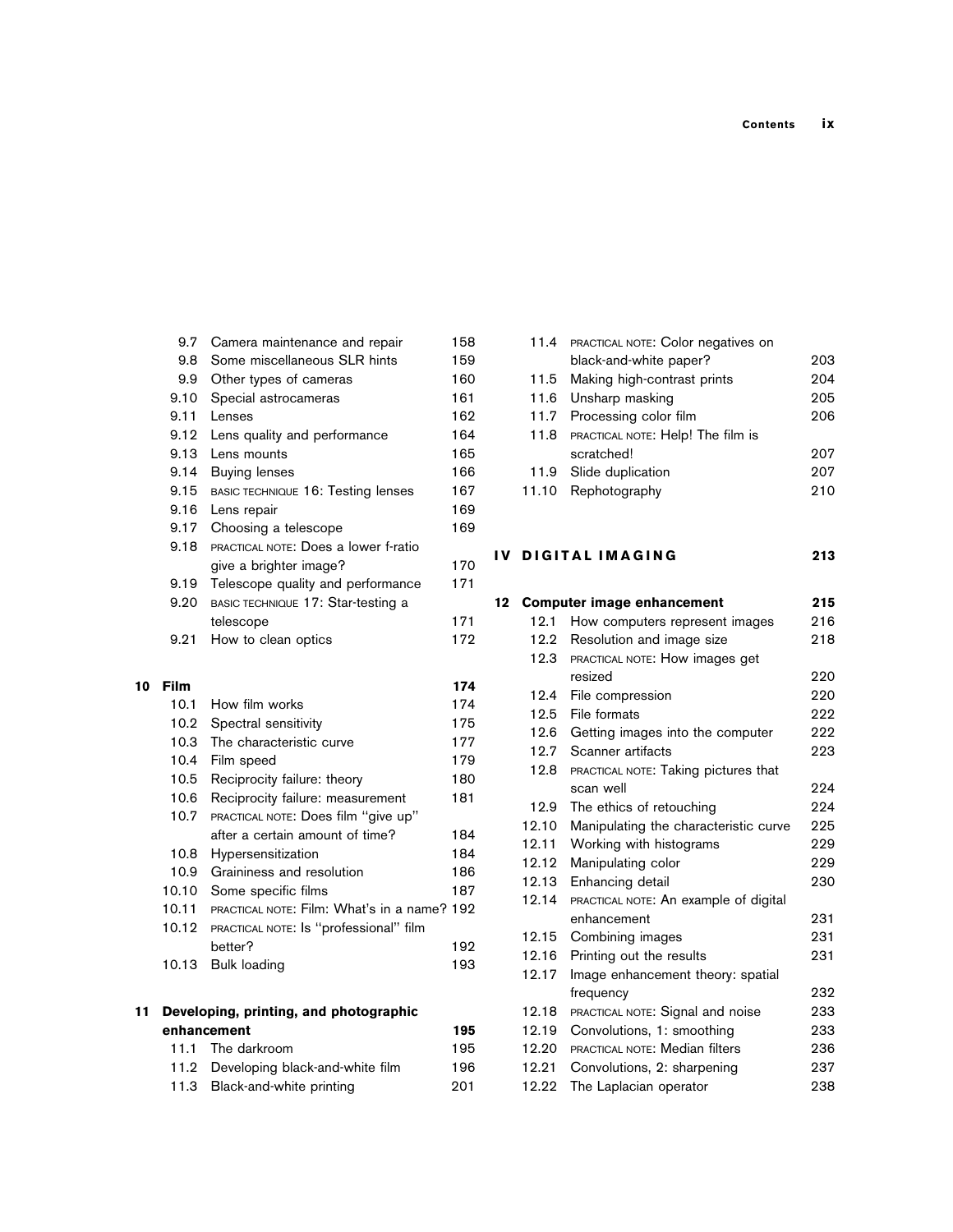#### x CONTENTS

|    | 12.23 | <b>PRACTICAL NOTE: Convolution or</b>                                       |      |
|----|-------|-----------------------------------------------------------------------------|------|
|    |       | deconvolution?                                                              | 239  |
|    | 12.24 | Maximum-entropy deconvolution                                               | 239  |
| 13 |       | <b>CCD imaging</b>                                                          | 241  |
|    | 13.1  | How CCDs work                                                               | 242  |
|    | 13.2  | Video and digital cameras                                                   | 243  |
|    | 13.3  | Astronomical CCD cameras                                                    | 244  |
|    | 13.4  | Field of view                                                               | 244  |
|    | 13.5  | Aiming and focusing                                                         | 246  |
|    | 13.6  | Exposure                                                                    | 247  |
|    | 13.7  | Optimal focal length                                                        | 248  |
|    | 13.8  | BASIC TECHNIQUE 18: Imaging the moon                                        |      |
|    |       | or a planet                                                                 | 249  |
|    | 13.9  | Flat-fielding                                                               | 250  |
|    | 13.10 | Calibration frames                                                          | 251  |
|    | 13.11 | Deep-sky work                                                               | 253  |
|    | 13.12 | Choosing a CCD camera                                                       | 253  |
|    |       | <b>APPENDICES</b>                                                           | 257  |
| A  |       | <b>Exposure tables</b>                                                      |      |
|    | A.1   | How exposures are calculated                                                | 259  |
|    | A.2   | Obtaining B from photometric                                                |      |
|    |       | brightness                                                                  | 259  |
|    | A.3   | Other systems for calculating exposure 260                                  |      |
|    | A.4   | PRACTICAL NOTE: Why don't my results                                        |      |
|    |       | agree with the tables?                                                      | 260  |
|    | A.5   | Moon and lunar eclipses                                                     | 261  |
|    | A.6   | Sun and solar eclipses                                                      | 266  |
|    | A.7   | Planets                                                                     | 269  |
|    | A.8   | Faint objects                                                               | 273  |
| в  |       | <b>Mathematical analysis of polar-axis</b>                                  |      |
|    |       | misalignment<br><b>D</b> 4 <b>C</b><br>of the compact three concentrations. | 276  |
|    |       |                                                                             | 0.70 |

|       | <b>B.2</b>    | <b>Declination drift</b>                     | 276           |
|-------|---------------|----------------------------------------------|---------------|
|       | <b>B.3</b>    | Field rotation                               | 279           |
|       | B.4           | Computer algorithms                          | 281           |
| C     |               | Plans for an electronic drive corrector      | 283           |
|       | C.1           | How it works                                 | 283           |
|       | C.2           | Circuits and parts list                      | 286           |
|       | C.3           | Adaptation to 240 V, 50 Hz                   | 287           |
|       | C.4           | Drive rates                                  | 288           |
|       | C.5           | Line power supply                            | 288           |
|       | C.6           | Other designs                                | 289           |
| D     | Film data     |                                              | 290           |
|       | D.1           | Kodak Technical Pan film (TP)                | 291           |
|       | D.2           | Kodak Professional Ektachrome Film           |               |
|       |               | E200                                         | 298           |
|       | D.3           | Kodak Professional Ektapress Films           | 306           |
| E     |               | <b>Photographic filters</b>                  | 307           |
|       | E.1           | High-efficiency yellow, oranges, and<br>reds |               |
|       | E.2           |                                              | 307<br>308    |
|       |               | Other sharp-cutoff filters                   | 309           |
|       |               | E.3 Color balancing filters                  |               |
|       |               | E.4 Other filters                            | 310           |
| F     |               | <b>Organizations and resources</b>           | 311           |
|       | F.1           | Organizations                                | 311           |
|       | F.2           | Internet resources                           | 312           |
|       |               | F.3 Magazines                                | 312           |
|       |               | F.4 Manufacturers                            | 313           |
|       | F.5           | Dealers                                      | 315           |
|       | F.6           | Camera repairs and modifications             | 317           |
|       | Bibliography  |                                              | 318           |
| Index |               |                                              | 325           |
|       | Colour plates |                                              | facing p. 114 |

B.1 Summary of the most important results 276 Colour plates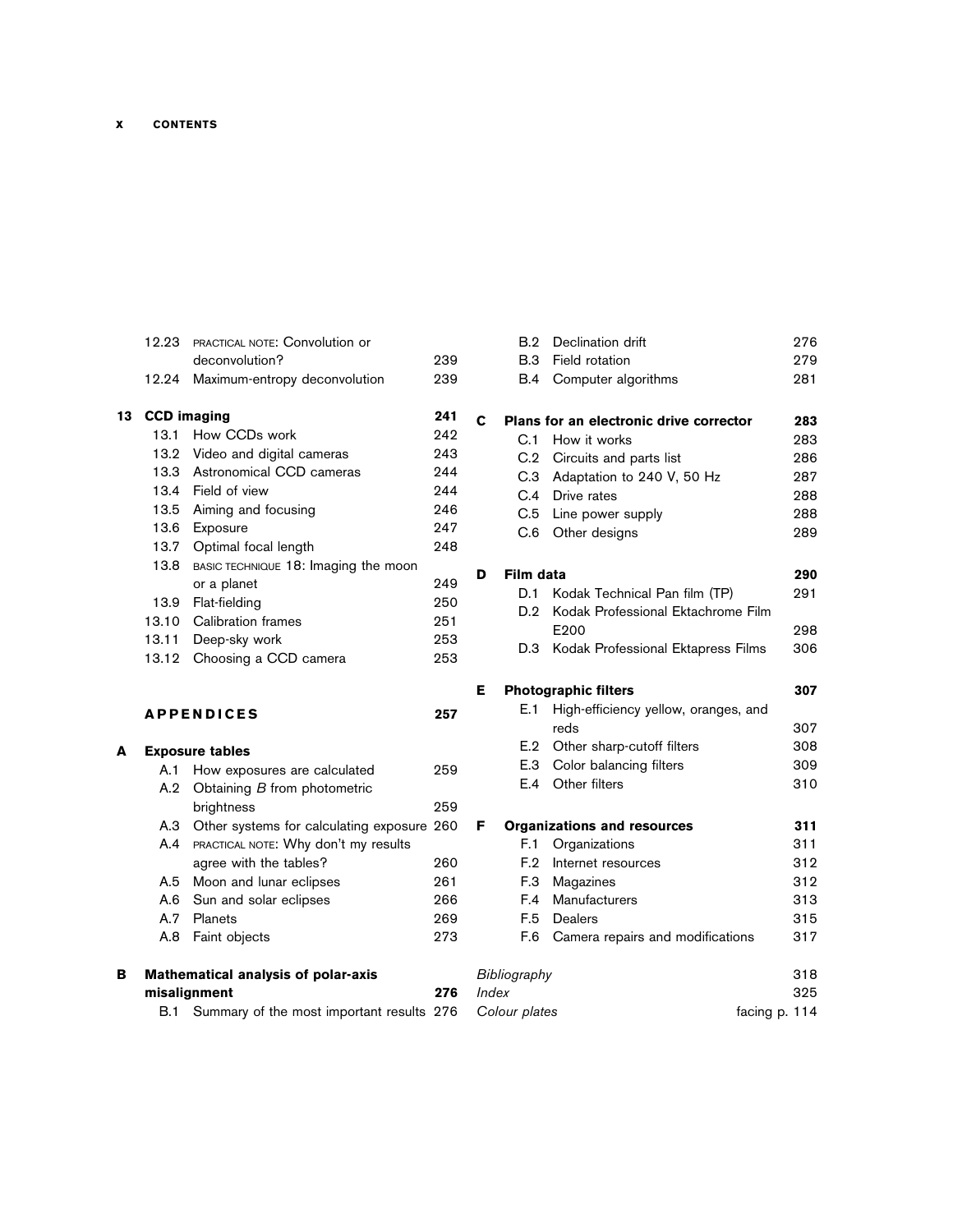### Welcome to astrophotography

Welcome to astrophotography! This book is for people who want to take pictures of the stars and planets, and, perhaps more importantly, who want to understand how astrophotography works. The earlier chapters contain instructions for beginners, and the later chapters are more like a reference book.

My goal is to show you how to do astrophotography at modest cost, with the equipment and materials an amateur can easily obtain and use. I haven't covered everything. I've concentrated on 35-mm cameras and relatively inexpensive telescopes, 20-cm (8-inch) and smaller. Techniques that require unusual skill or expenditure are mentioned only briefly with references to other sources of information.

#### 1.1 The challenge of astrophotography

Why photograph the sky? Because of the great natural beauty of celestial objects, because your pictures can have scientific value, and, perhaps most importantly, because you enjoy the technical challenge. Astrophotography will never be a matter of just taking snapshots, and Kodak's old slogan, "You press the button, we do the rest,'' certainly doesn't apply. Astrophotographers push the limits of their equipment and materials, and a good astrophotographer has to know optics and film the way a race-car driver knows engines. There are three main technical challenges:

- Most celestial objects require magnification; that's one reason we use telescopes. (Not all objects require magnification; star fields, meteors, and bright comets can be photographed with your camera's normal lens.)
- Many celestial objects are faint, requiring long exposures to accumulate light on the film. In fact, astronomical discoveries have been made this

way; the Horsehead Nebula and Barnard's Loop are too faint to see with any telescope, but are not too hard to photograph.

Whenever high magnification or long exposures are involved, the rotation of the earth gets in the way by making the sky seem to move continuously. To compensate for this motion, telescopes have equatorial mounts and drive motors. Sometimes the camera rides "piggyback'' on the telescope while taking a picture through its own lens (Fig. 1.2).

Almost everything in this book deals with how to overcome one, two, or all three of these challenges in a particular situation. It's not always easy; some kinds of astrophotography are much harder than others, and I present the easier techniques first.

Fortunately, you don't have to master the hardest techniques in order to get impressive pictures. Piggybacking and moon photography are particularly rewarding even though they require only modest effort and simple equipment. Photographing galaxies is especially hard; so is high-resolution photography of the planets.

#### 1.2 Choosing equipment

Never buy a telescope or camera unless you understand exactly what it will do for you and how it will do it. Always educate yourself first, because the equipment doesn't take the pictures; you do. Chapter 9 gives detailed advice on choosing cameras and telescopes, but your knowledge should always run ahead of your equipment.

Learn the sky before buying a telescope. It goes without saying that if you can't point your finger at M31 or the Orion Nebula, you won't be able to point a telescope at them either. I usually tell young amateur astronomers that they're not ready for a telescope until they can identify at least five constellations and three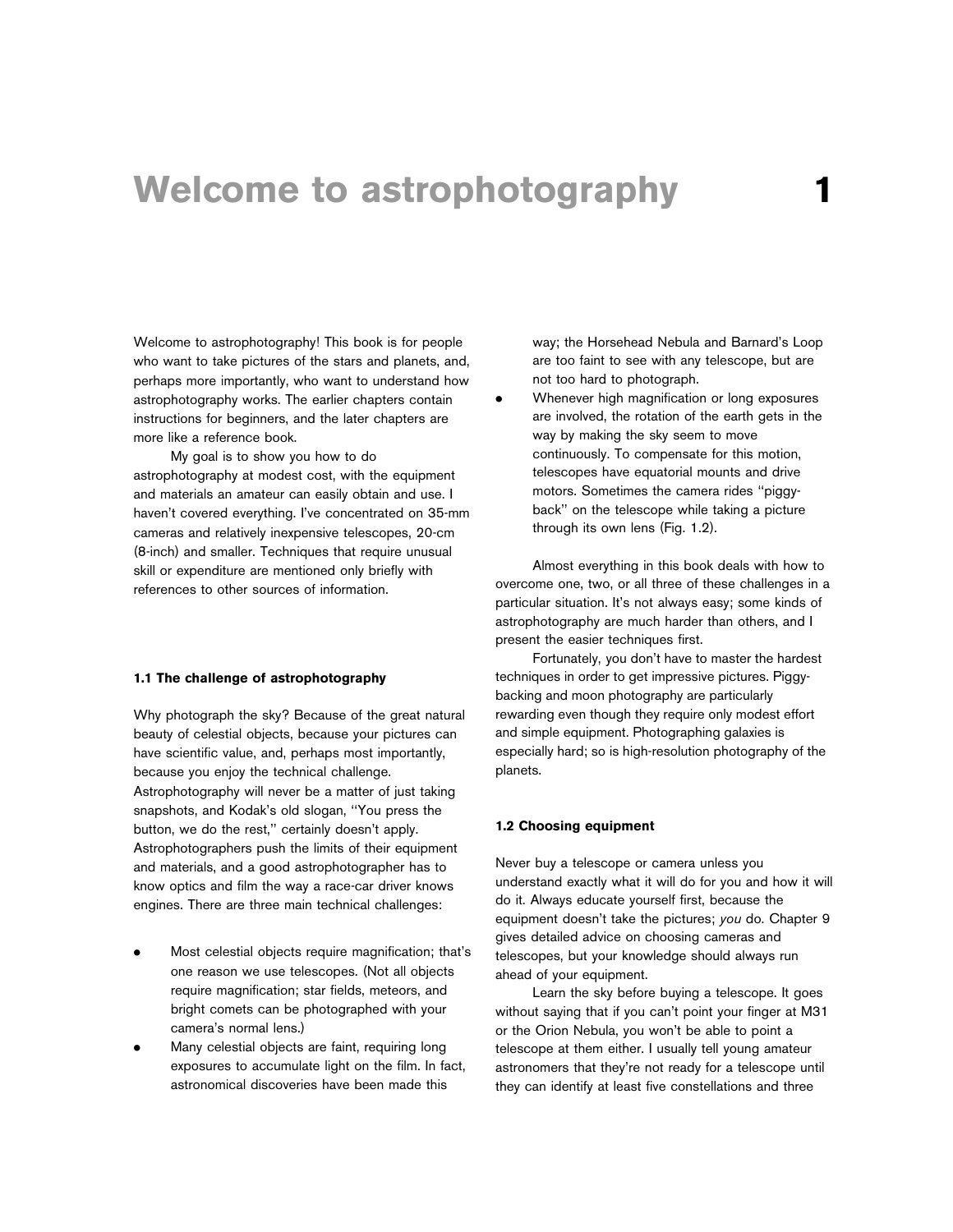#### 4 WELCOME TO ASTROPHOTOGRAPHY



Figure 1.1 The moon photographed at the prime focus of a 12.5-cm (5-inch)  $f/10$  Schmidt-Cassegrain telescope. A half-second exposure on Kodak Technical Pan Film developed in Technidol LC; clock drive running. (By the author)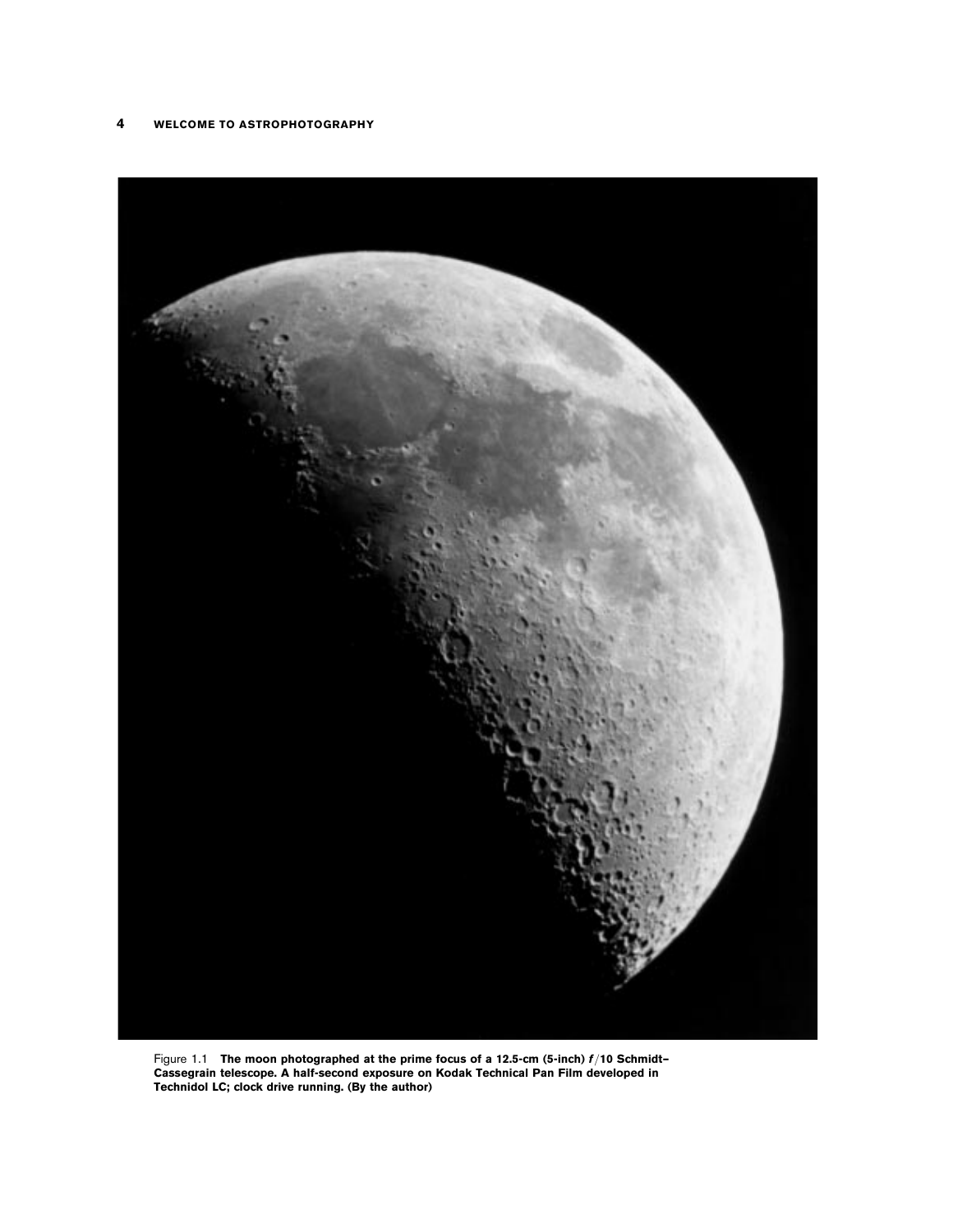

Figure  $1.2$  The author gets ready to photograph star fields with a camera and 180-mm lens mounted "piggy-back" on a 20-cm (8-inch) Schmidt-Cassegrain telescope. (Melody Covington)

interesting objects (planets, star clusters, or the like) without a map. Don't be seduced by computercontrolled telescopes; they save time if you have a busy observing program, but you can't use them effectively unless you already know the sky.

Full advice for beginning stargazers is beyond the scope of this book, but any of the major magazines (Sky & Telescope, Astronomy, or Astronomy Now) will quickly lead you to all the other sources of information.

The publishers' addresses are in Appendix F, along with addresses of useful astronomy sites on the World Wide Web.

Useful books for beginners include Patrick Moore's The Amateur Astronomer and Liller and Mayer's Cambridge Astronomy Guide; the latter emphasizes using a camera rather than a telescope, so its point of departure resembles Chapter 2 of this book. More advanced observers should not miss Martinez' two-volume Observer's Guide and Burnham's Celestial Handbook. As a handbook of astronomical science, including astrophysics, I particularly like Fundamental Astronomy, by Karttunen et al., because it doesn't leave out the mathematics; you can skip the mathematical portions if you like, then go back reread them if you feel the need.



Figure 1.3 CCD image of Jupiter, taken with 20-cm (8-inch)  $f/10$  Schmidt-Cassegrain telescope and  $\times 2$  Barlow lens. Exposure 100 milliseconds with Meade Pictor 216XT camera. The image was processed by unsharp masking to bring out detail. (By the author)

#### 1.3 Sharing your work with others

Once you have some good astronomical photographs, what do you do with them? You could join the legions of amateurs who send their pictures to major astronomy magazines. Unfortunately, your chances of getting a picture published that way are slim; none of mine ever have been! With hundreds of excellent pictures coming in every month, astronomy magazines can print only a few that are truly exceptional.

Instead, look for other ways to share your pictures with your friends and the public. Enter them in local photography contests. Assist the local newspaper with pictures of eclipses and comets. Give slide shows for school children and science clubs. Decorate your home and office with enlargements. Sell prints at art shows. Make Christmas cards. Do anything any other photographer would do, remembering that unlike most people's, your photographs probe the limits of the universe.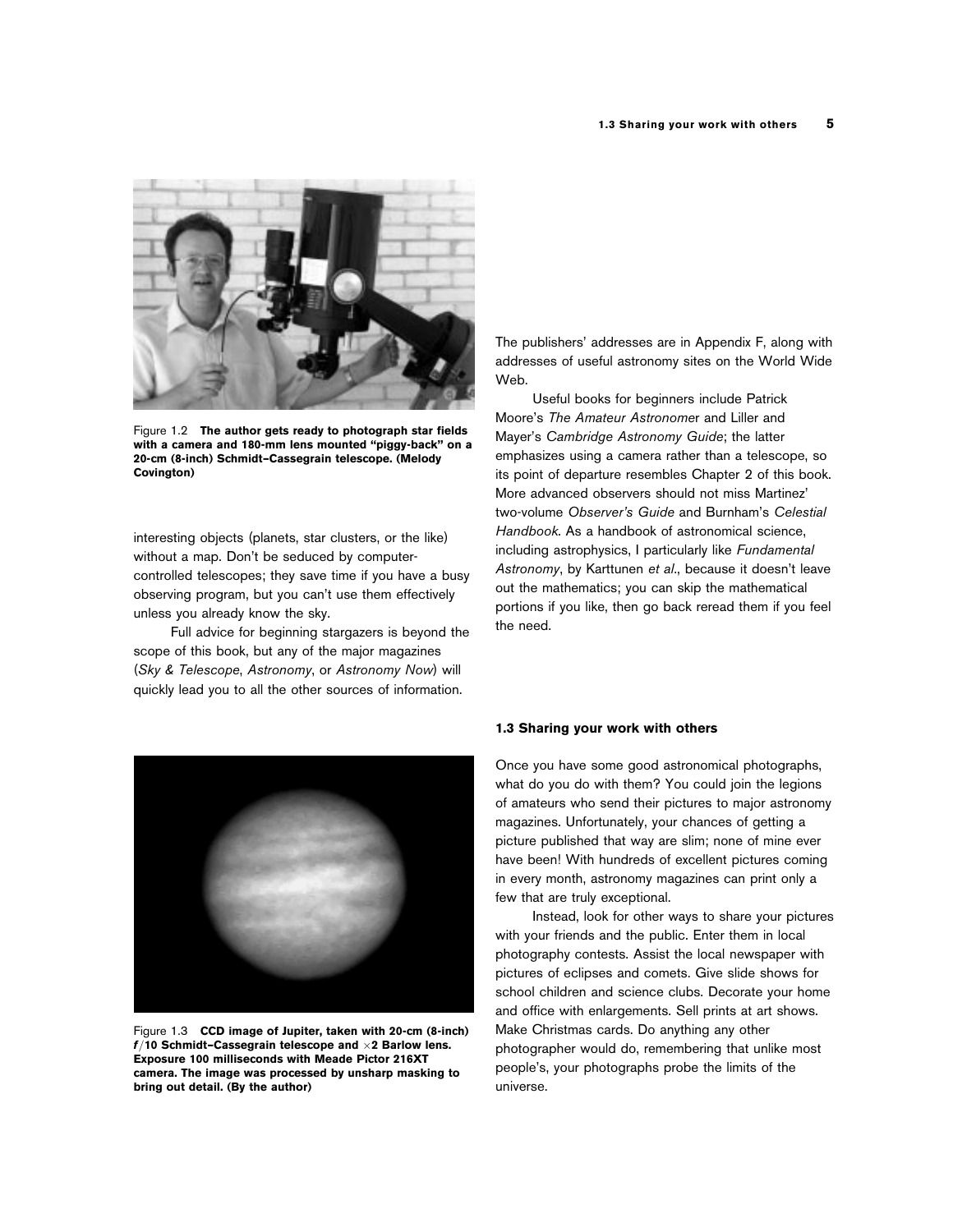#### 6 WELCOME TO ASTROPHOTOGRAPHY



Figure 1.4 An example of very advanced amateur work. The galaxy NGC 253; a 60-minute exposure on hypersensitized Kodak Technical Pan Film with a 14-inch  $f/7$  telescope. (Chuck Vaughn)



Figure 1.5 A picture well worth sharing: the moon rising over Lick Observatory. Richard A. Milewski carefully calculated the position of moonrise to take this picture.